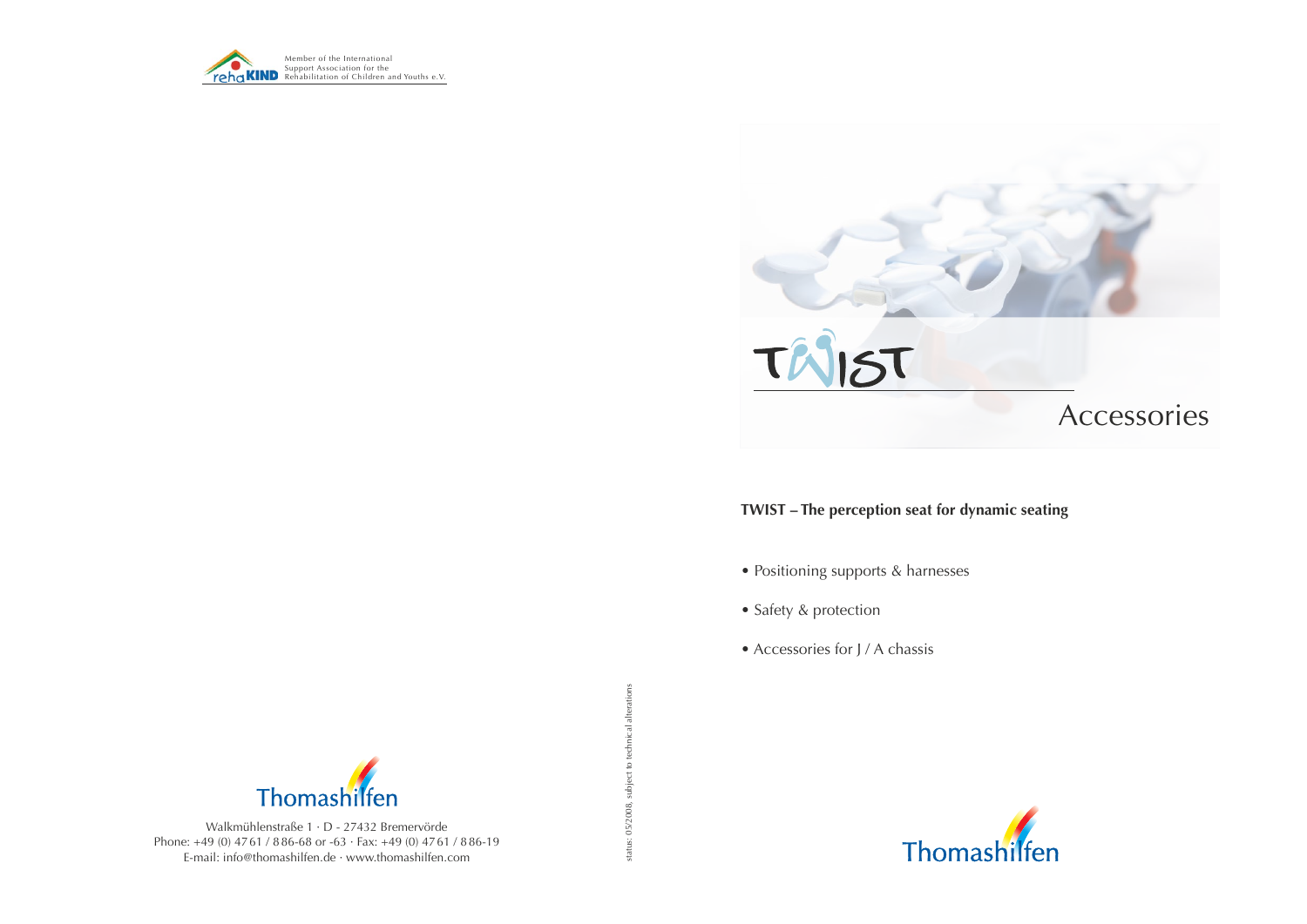## **ACCESSORIES Positioning supports & Harnesses Notes** *ACCESSORIES ACCESSORIES*



| Butterfly / chest harness size S |                               | size M | size L |
|----------------------------------|-------------------------------|--------|--------|
| Item code                        | 6379                          | 6591   | 6579   |
| <b>Scope of delivery</b>         | 1 x butterfly / chest harness |        |        |
|                                  | incl. mounting material       |        |        |
|                                  |                               |        |        |



| H-belt,<br>padded | size 1                  | size 2 |
|-------------------|-------------------------|--------|
| Item code         | 6590                    | 6590   |
| Scope of delivery | $1 \times h$ -belt      |        |
|                   | 2 x hip-belt pad        |        |
|                   | 2 x shoulder pad        |        |
|                   | incl. mounting material |        |



| Seat waistcoat           | size S                                        | size M | size L |  |
|--------------------------|-----------------------------------------------|--------|--------|--|
| Item code                | 6380                                          | 6593   | 6580   |  |
| <b>Scope of delivery</b> | 1 x seat waistcoat<br>incl. mounting material |        |        |  |
|                          |                                               |        |        |  |
|                          |                                               |        |        |  |



| <b>Belt bow</b>   | size 1                      | size 2 |
|-------------------|-----------------------------|--------|
| Item code         | 6371/1                      | 6571/1 |
| Scope of delivery | 1 x belt bow with 2 buckles |        |

| Butterfly / chest harness, size 1<br>flexible, neoprene |                               | size 2 |
|---------------------------------------------------------|-------------------------------|--------|
| Item code                                               | 6385                          | 6585   |
| Scope of delivery                                       | 1 x butterfly / chest harness |        |
|                                                         | incl. mounting material       |        |

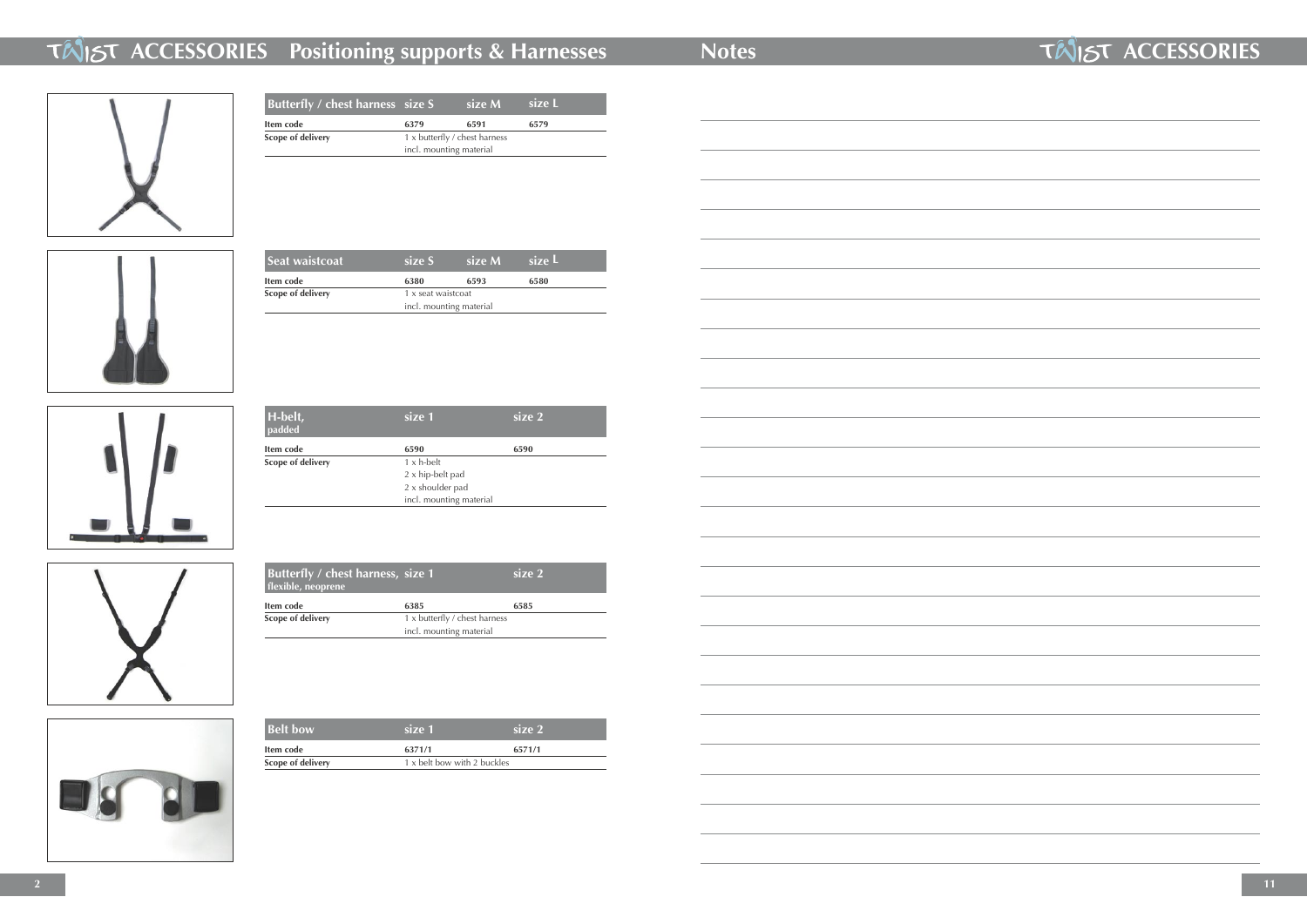### **TINST ACCESSORIES** Notes

### **Positioning supports & Harnesses TAIST ACCESSORIES**



 $11$   $10$   $10$ 

 $\blacksquare$ 

刷 顺 11

**Item code 6377 6577 Scope of delivery** 

| Lateral trunk supports,<br>plane | size 1                            | size 2 |
|----------------------------------|-----------------------------------|--------|
| tem code                         | 6377                              | 6577   |
| cope of delivery                 | 2 x lateral trunk supports, plane |        |
|                                  | $2 \times$ pad                    |        |
|                                  | incl. mounting material           |        |
|                                  |                                   |        |

**Lateral trunk MiS**

**Item code Scope of delivery** 



**Item code Scope of delivery** 

**Moldable alu** 

| Lateral trunk supports,,<br>flexible with chest belt | size 1                                     | size 2 |
|------------------------------------------------------|--------------------------------------------|--------|
| tem code                                             | 6596                                       | 6596   |
| cope of delivery                                     | 2 x lateral trunk supports with chest belt |        |
|                                                      | $2 \times$ pad                             |        |

**Item code 6384 6584 Scope of delivery** 

| size 2                         |
|--------------------------------|
| 6595                           |
| 2 x lateral trunk supports MiS |
|                                |
|                                |
|                                |
|                                |

| <b>Upholstery</b><br>for impulse sensors | size 1         | size 2    |  |
|------------------------------------------|----------------|-----------|--|
| tem code                                 | 500512042      | 500512043 |  |
| cope of delivery                         | 1 x upholstery |           |  |
|                                          |                |           |  |



**Item code Scope of delivery** 



第25章 七七七

| ıminium lath size 1 |                     | size 2              |
|---------------------|---------------------|---------------------|
|                     | 6384                | 6584                |
|                     | 1 x aluminium lath  | 1 x aluminium lath  |
|                     | 4 x wing suspension | 6 x wing suspension |
|                     |                     |                     |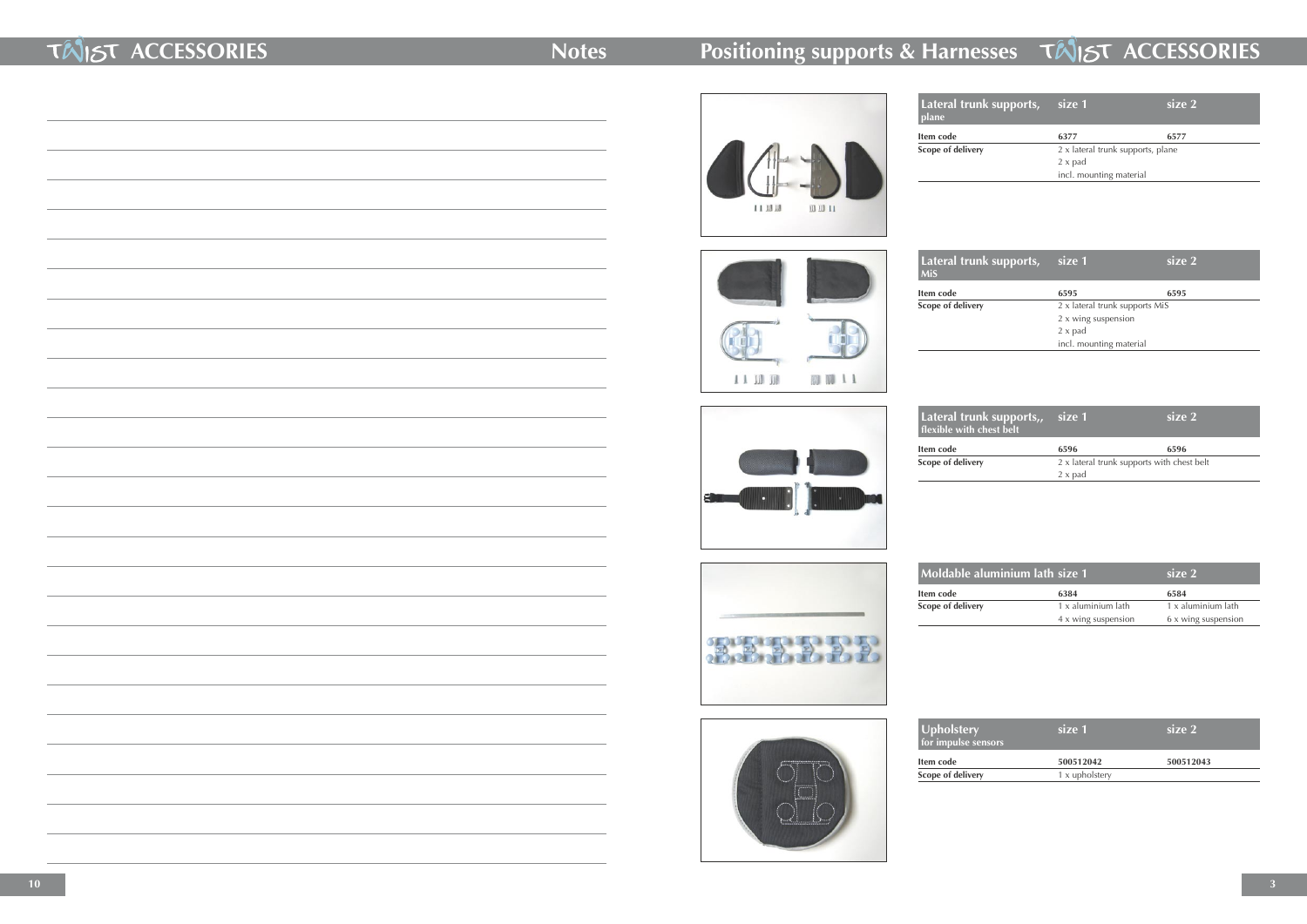**Abduction block size 1 size 2**

**Item code** 6370 **6370 6570 Scope of delivery** 1 x abduction block with upholstery



**Transit tie-do** 

**Item code Scope of delivery** 

1 x knurled nut



| Grip rail                | size 1                 | size 2 |  |
|--------------------------|------------------------|--------|--|
| Item code                | 6372                   | 6572   |  |
| <b>Scope of delivery</b> | $1 \times$ grip rail   |        |  |
|                          | $1 \times$ pad         |        |  |
|                          | $2 \times$ locking pin |        |  |
|                          |                        |        |  |





**Item code Scope of delivery** 

| Soft pelvic harness      | size 1                  | size 2 |
|--------------------------|-------------------------|--------|
| Item code                | 6375                    | 6575   |
| <b>Scope of delivery</b> | 1 x soft pelvic harness |        |
|                          | incl. mounting material |        |

| Side plate, high         | size 1                      | size 2 |  |
|--------------------------|-----------------------------|--------|--|
| Item code                | 6386                        | 6586   |  |
| <b>Scope of delivery</b> | $2 \times$ side plate, high |        |  |
|                          | 2 x pad                     |        |  |
|                          |                             |        |  |





**Item code Scope of delivery** 







**Pneumatic w Item code - Surcharge** 

**Item code - Upgrade Scope of delivery** 

### **for J / A chassis TAIST ACCESSORIES**

| Tilt-in-space lever<br>at push bar | $\vert$ J / A chassis 1                   | $J/A$ chassis 2 |
|------------------------------------|-------------------------------------------|-----------------|
| tem code                           | 6749/1                                    | 6749/1          |
| cope of delivery                   | 1 x tilt-in-space lever with bowden cable |                 |
|                                    | 1 x cable strap                           |                 |

| heels  | $J/A$ chassis 1            | $J/A$ chassis 2 |
|--------|----------------------------|-----------------|
| arge   | 6646                       | 6646            |
| de kit | 6647                       | 6647            |
|        | 2 x front wheel, pneumatic |                 |
|        | 2 x rear wheel, pneumatic  |                 |

### **THIST ACCESSORIES Positioning supports & Harnesses**



| <b>Impulse sensors</b>   | size 1         | size 2                                  |  |
|--------------------------|----------------|-----------------------------------------|--|
| Item code                | 6383           | 6583                                    |  |
| <b>Scope of delivery</b> |                | 2 x impulse sensor with wing suspension |  |
|                          | $2 \times$ pad |                                         |  |
|                          |                |                                         |  |

| wn system J/A chassis 1             | $\overline{J/A}$ chassis 2 |
|-------------------------------------|----------------------------|
| 9700668404000                       | 9700678404000              |
| 1 x wheel fixation, left            |                            |
| 1 x wheel fixation, right           |                            |
| 2 x crash grommet, rear             |                            |
| 1 x locking pin with locking device |                            |
| incl. mounting material             |                            |
|                                     |                            |

| ns J / A chassis green (extra soft) yellow (extra stiff) red (standard) |                     |      |          |
|-------------------------------------------------------------------------|---------------------|------|----------|
|                                                                         | 6641                | 6642 | standard |
|                                                                         | 2 x seat suspension |      |          |
|                                                                         |                     |      |          |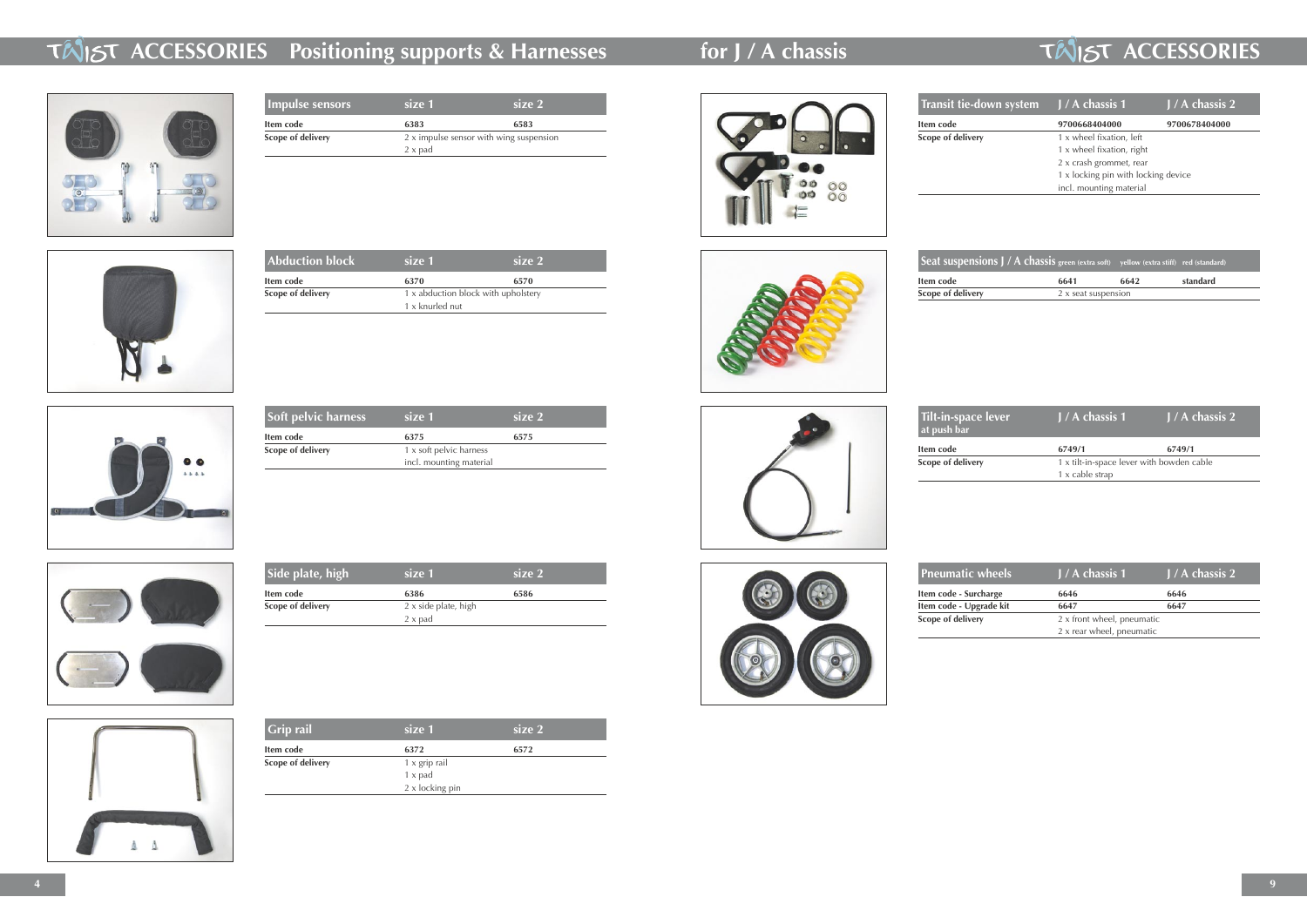### **TINST ACCESSORIES Safety & Protection**

# **Positioning supports & Harnesses TAIST ACCESSORIES**



| <b>Foot straps</b> | size 1                     | size 2 |
|--------------------|----------------------------|--------|
| Item code          | 6648                       | 6648   |
| Scope of delivery  | 2 x foot strap with buckle |        |

| Grip rail,<br>strong curved | size 1                       | size 2 |
|-----------------------------|------------------------------|--------|
| tem code                    | 6372/1                       | 6572/1 |
| cope of delivery            | 1 x grip rail, strong curved |        |
|                             | $1 \times$ pad               |        |
|                             | 2 x locking pin              |        |
|                             |                              |        |

| <b>Calf strap</b> | size 1                      | size 2   |
|-------------------|-----------------------------|----------|
| Item code         | 6381                        | standard |
| Scope of delivery | 1 x calf strap with 2 clips |          |
|                   |                             |          |
|                   |                             |          |
|                   |                             |          |
|                   |                             |          |



**Item code Scope of delivery** 



| Tray, transparent        | size 1                  | size 2 |  |
|--------------------------|-------------------------|--------|--|
| Item code                | 6628                    | 6728   |  |
| <b>Scope of delivery</b> | 1 x table board         |        |  |
|                          | 2 x locking pin         |        |  |
|                          | incl. mounting material |        |  |
|                          |                         |        |  |